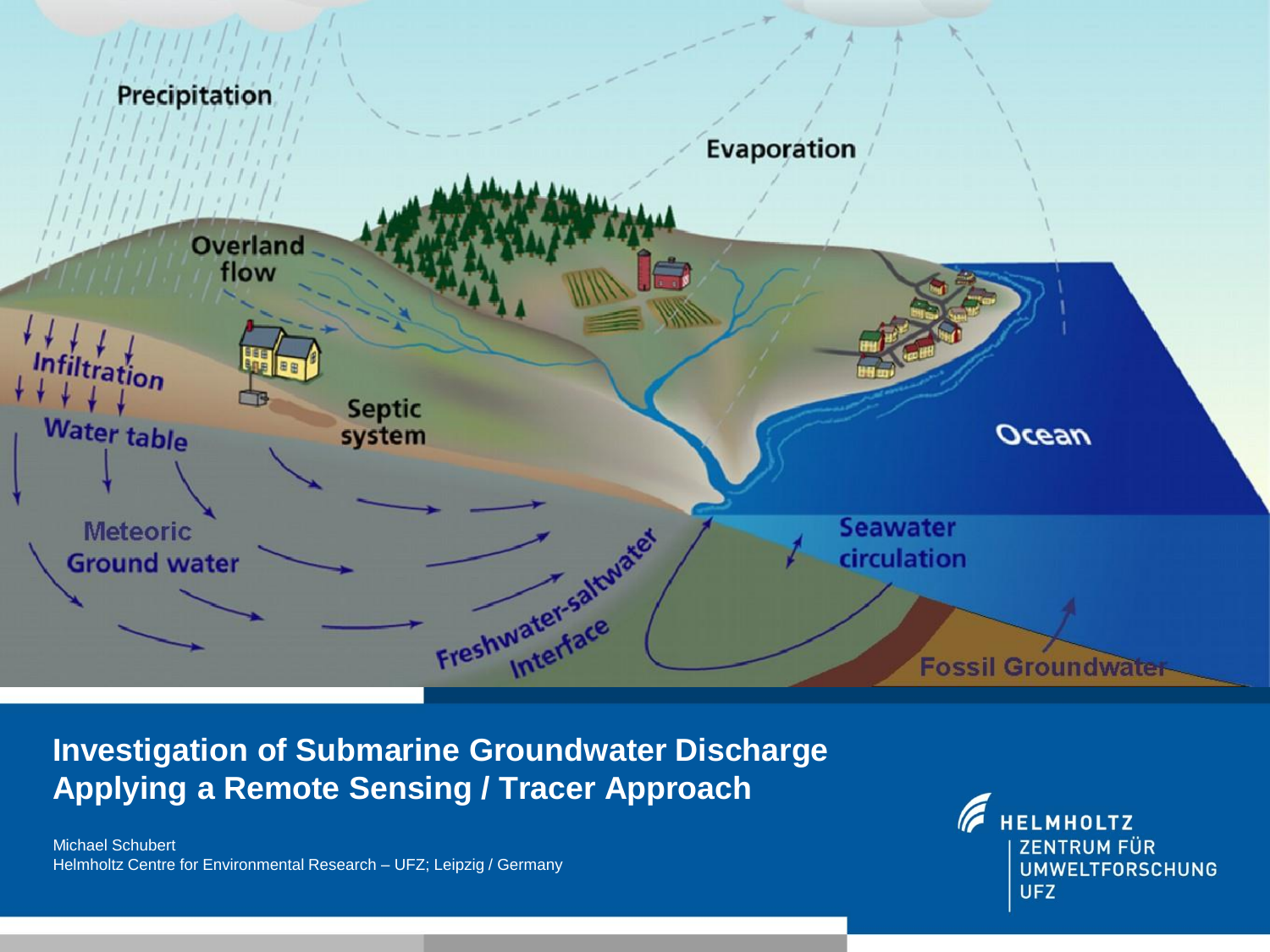# **Submarine Groundwater Discharge - SGD**

#### **SGD is of world-wide relevance because…**

- … it influences the condition of the near-shore marine environment.
- Contaminated SGD may have detrimental impact on fragile coastal ecosystems, such as coral reefs.
- Nutrient-laden SGD may lead to eutrophication or/and harmful algal blooms.
- … it influences the water budget of coastal aquifers.
- SGD results in the uncontrolled loss of freshwater to the sea, water that could rather be used for drinking and irrigation purposes.



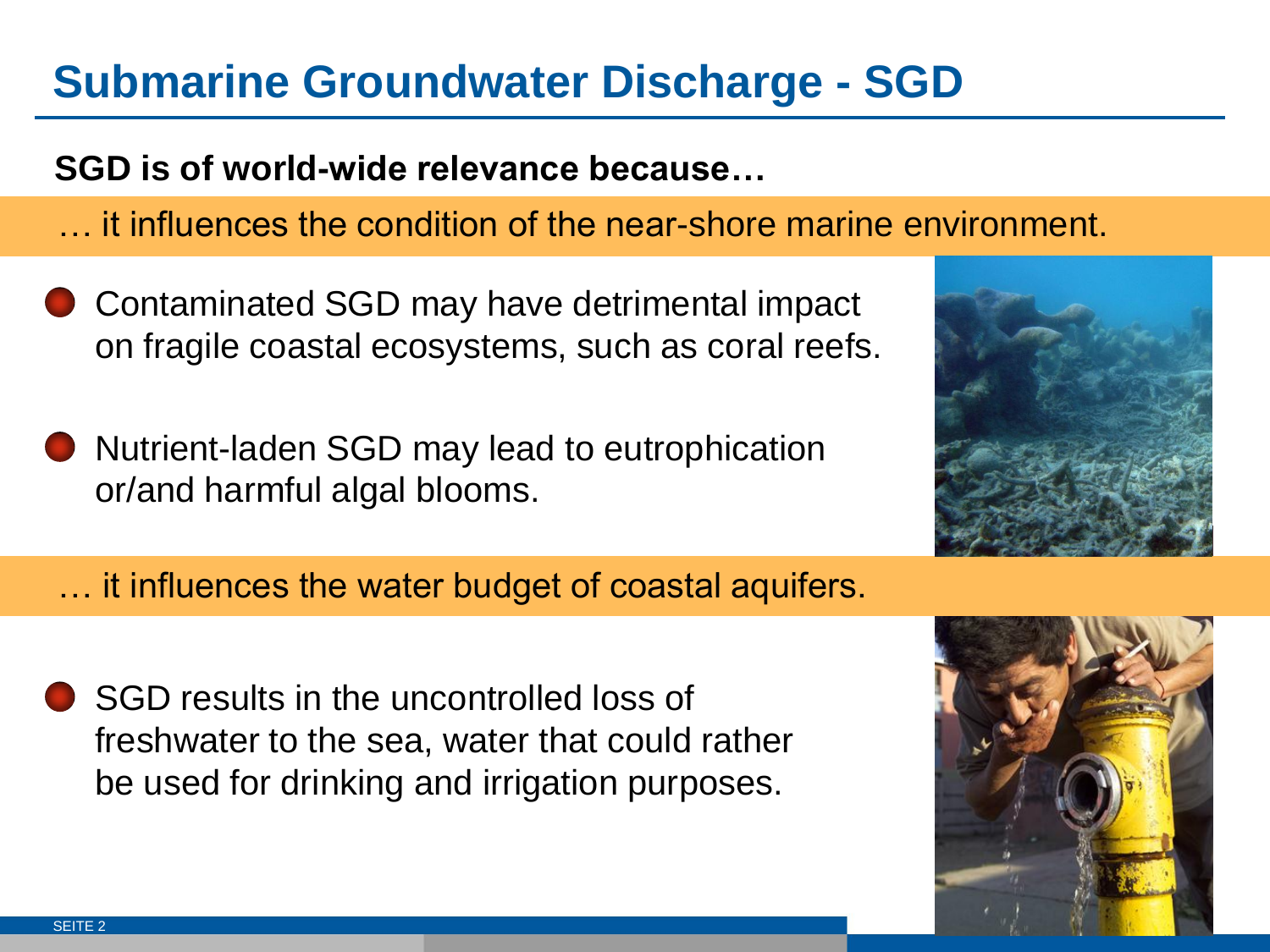# **Submarine Groundwater Discharge - SGD**

**Since SGD is a large-scale process, efficient SGD investigation requires a stepwise downscaling approach.**

- *1.) Large-scale SGD localization applying remote sensing techniques*
- *Thermal patterns* in the coastal sea using satellite data (Landsat 7)
- *Digital elevation model* based on satellite data (SRTM) for terrestrial water accumulation modeling
- Satellite data that allows and *lithology typification* and *structural lineament analysis* for terrestrial water accumulation modeling
- *2.) Medium-scale survey using easily detectable tracers in the coastal sea*
- Standard water parameters (salinity) allow rough SGD localization.
- Radon distribution patterns in the coastal sea indicate SGD locations precisely.

#### *3.) Small-scale investigation for SGD quantification in hot spot areas*

- Stable isotope signatures allow quantification of discharge rates.
- Radium species indicate water residence times flow paths in the coastal sea.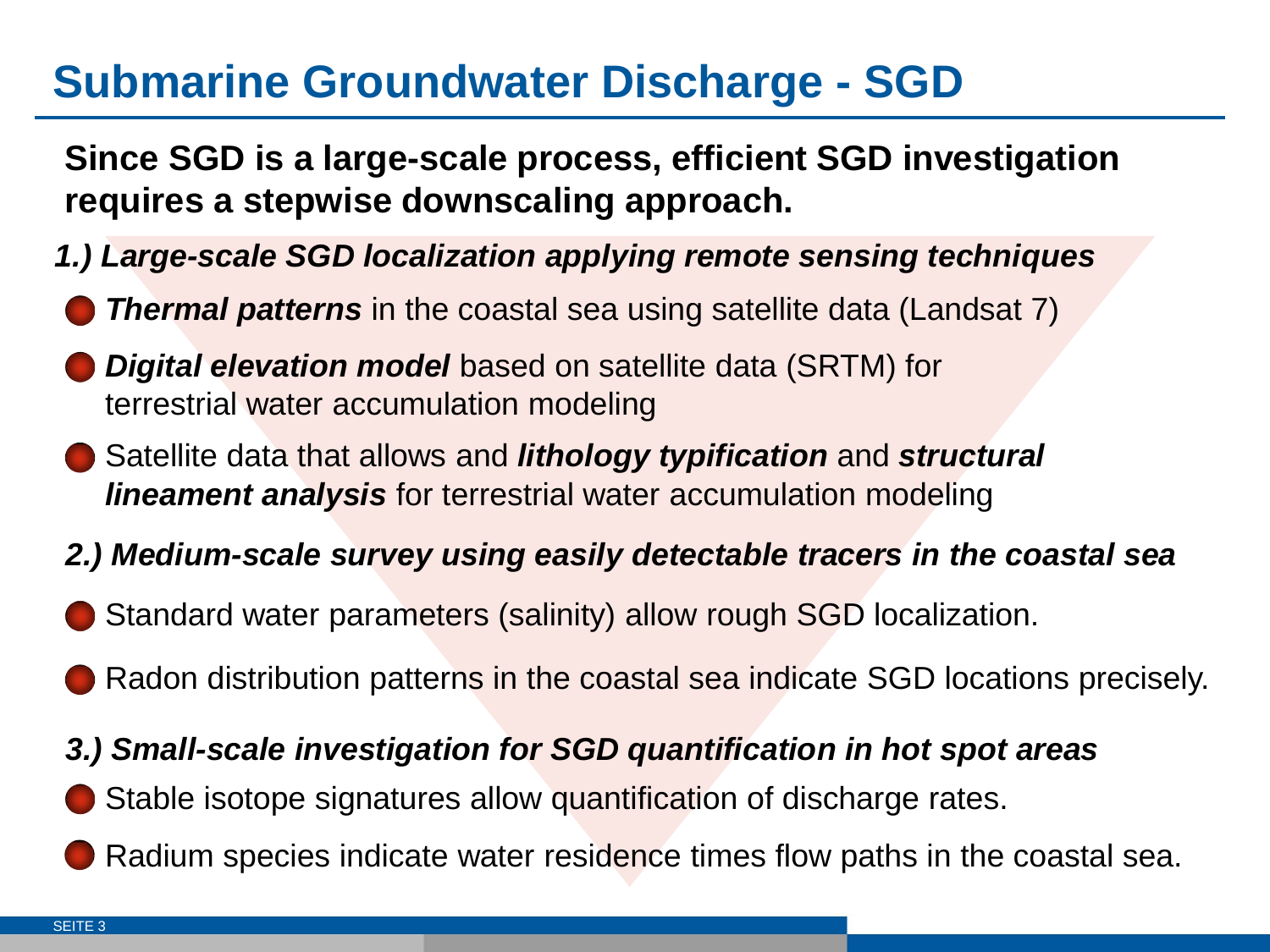# **Thermal Patterns at Constanta Coastline**

### **SST patterns in the coastal sea based on Landsat 7 ETM data**

Sea Surface Temperature (SST) information achieved from high resolution Landsat-7 Enhanced Thematic Mapper (ETM) data may give a first indication of SGD occurrence.

Low temperature range patterns (blue color index) may indicate constant groundwater input.

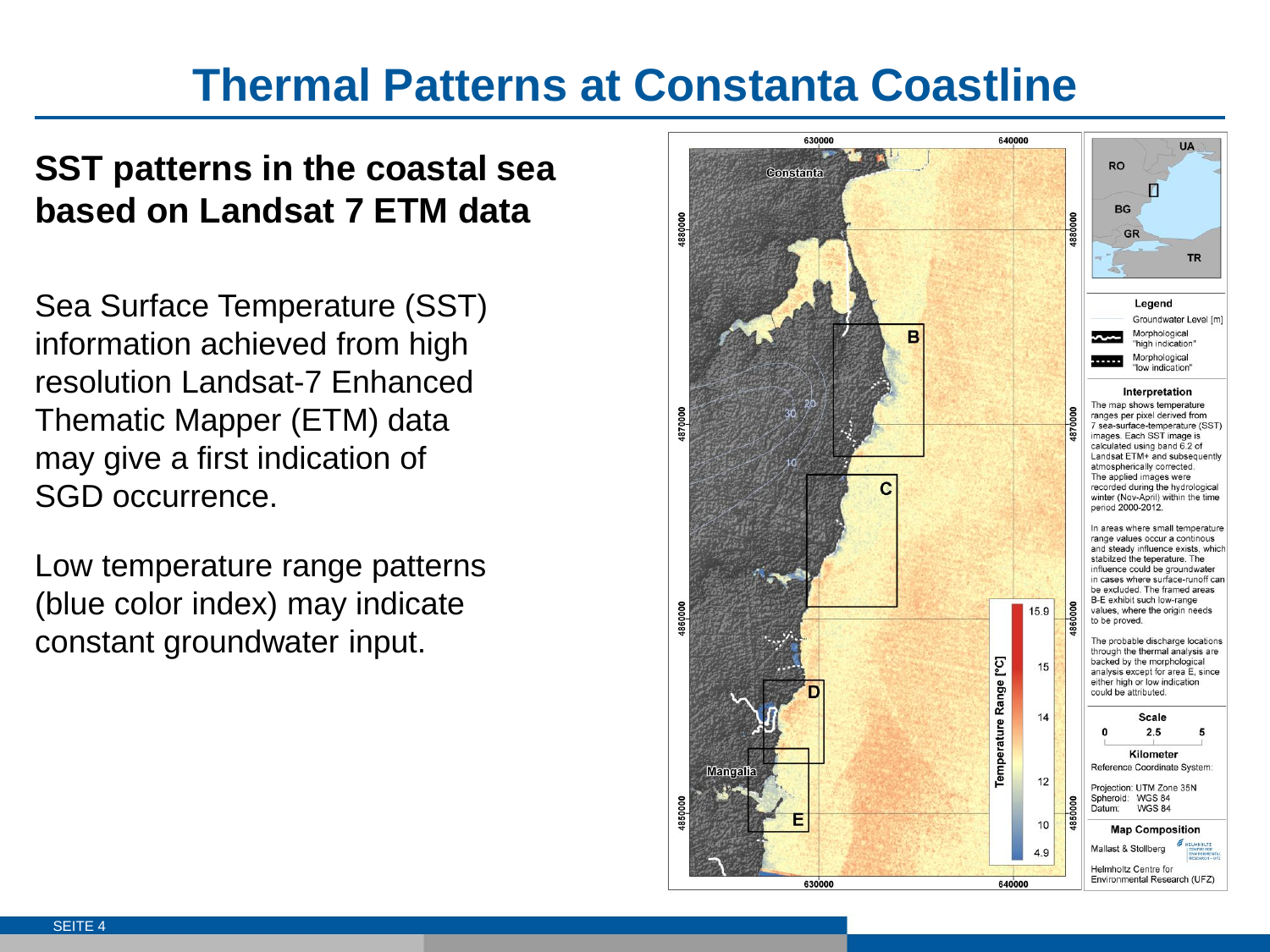### **Radon Patterns at Constanta Coastline**

#### **<sup>222</sup>Rn is the perfect SGD indicator because …**

- It shows much higher concentrations in groundwater than in seawater.
- Radon maxima in the coastal sea indicate SGD locations precisely.
- Concentration patterns can be mapped by straightforward coastal cruises.

SGD locations can be verified and discharge rates can roughly be quantified using the radon distribution pattern along the shore line.

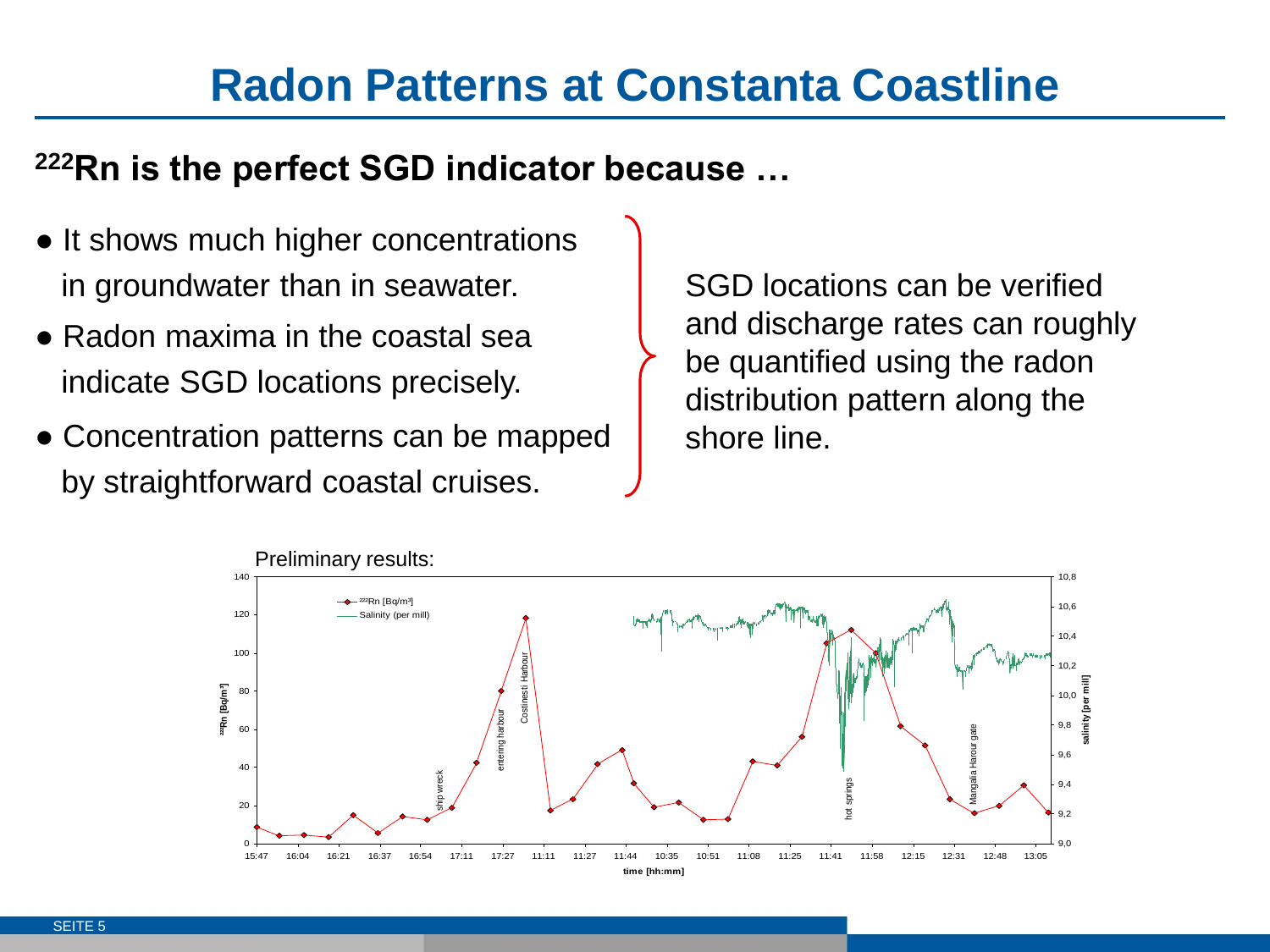# **Isotope Patterns at Constanta Coastline**

#### **Radium species indicate flow paths in the coastal sea because …**

The concentration ratio of the short-lived <sup>224</sup>Ra and <sup>223</sup>Ra changes quickly as *f* (t) thus indicating residence times and flow paths of the discharged groundwater in the coastal sea.



### **Stable Isotopes allow quantification of discharge rates.**

Due to the distinct stable isotope signatures of groundwater and seawater  $(^{18}O \& ^{2}H)$ mixing ratios of the two water types can be determined.